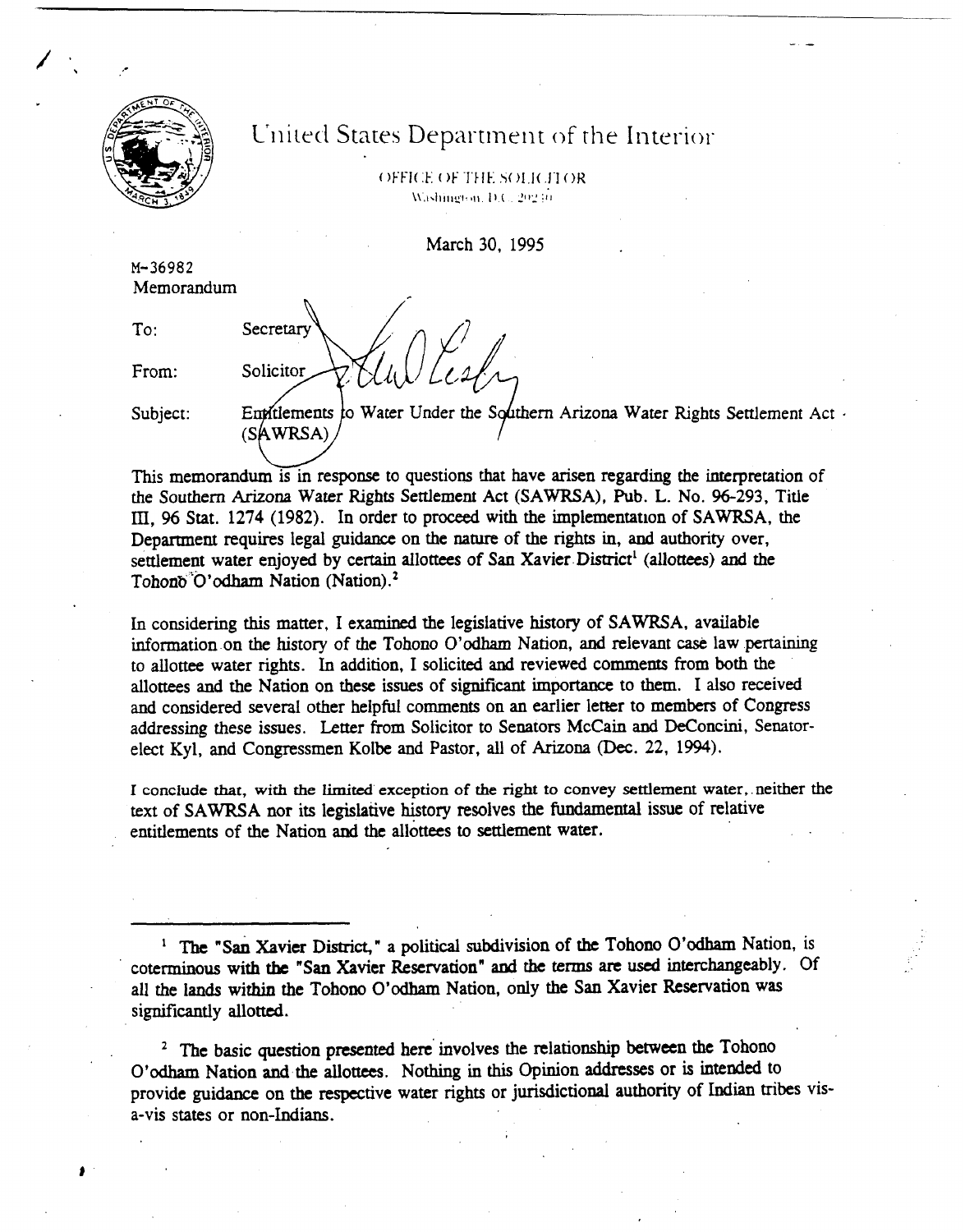Accordingly, the legal interests of the Nation and the aliottees under SAWRSA must be what each has under legal principles generally applicable to federal Indian reserved water rights. The basic attributes of tribal and allottee interests in such water rights are as follows:

- 1. An Indian allottee has a right to a "just and equal distribution" of water for irrigation purposes.
- **2.** Indian tribes possess broad regulatory power over reservation water resources, including those to which allottees have rights.
- 3. The quantity of water to which an allottee may be entitled is not subject to precise formulae.

## I. BACKGROUND

## **A. SAWRSA**

The Southern Arizona Water **Rights** Settlement was enacted to resolve Tndian water rights claims arising within the San Xavier and Shuk Toak Districts of the Tohono O'odharn Nation (formerly the Papago Tribe). The rights granted under SAWRSA were intended "to fully satisfy any and all claims of water rights or injuries to water rights (including water rights in both ground water and surface water)" within these two Districts.<sup>3</sup>

Briefly, **SAWRSA** provides that in exchange for waiver and release of existing and future Indian water rights claims: (1) the United States will deliver Central Arizona Project (CAP) or other replacement water to the San Xavier and Shuk Toak Districts; (2) the United States will bear the cost of rehabilitating or constructing irrigation systems to put the water to use; and (3) a limited measure of groundwater within the Districts may be **withdrawn** for use each year.

**B.** The Positions of the Nation and the Allottees

**Since \$Am is,** for the most part, silent on the manner in which **these** benefits are to be allocated, certain allottees of the San Xavier District and the Tohono O'odham Nation have advanced substantially different interpretations of their respective settlement entitlements. This **disagreement** has **been** a principal **cause** of an unfortunate delay in **the** implementation of **SAWRSA. The** result has been that **akny** of **the** benefits of the settlement have not been realized **within** the time frames originally contemplated by Congress.

 $\overline{2}$ 

SAWRSA, section **307(e).** The legislation did not settle **all** water rights claims within the Tohono **O'odham** Nation. Claims in the Sif Oidak, **Gu** Achi, and Hickwan Dismcts remain at issue in the ongoing Gila River general stream adjudication.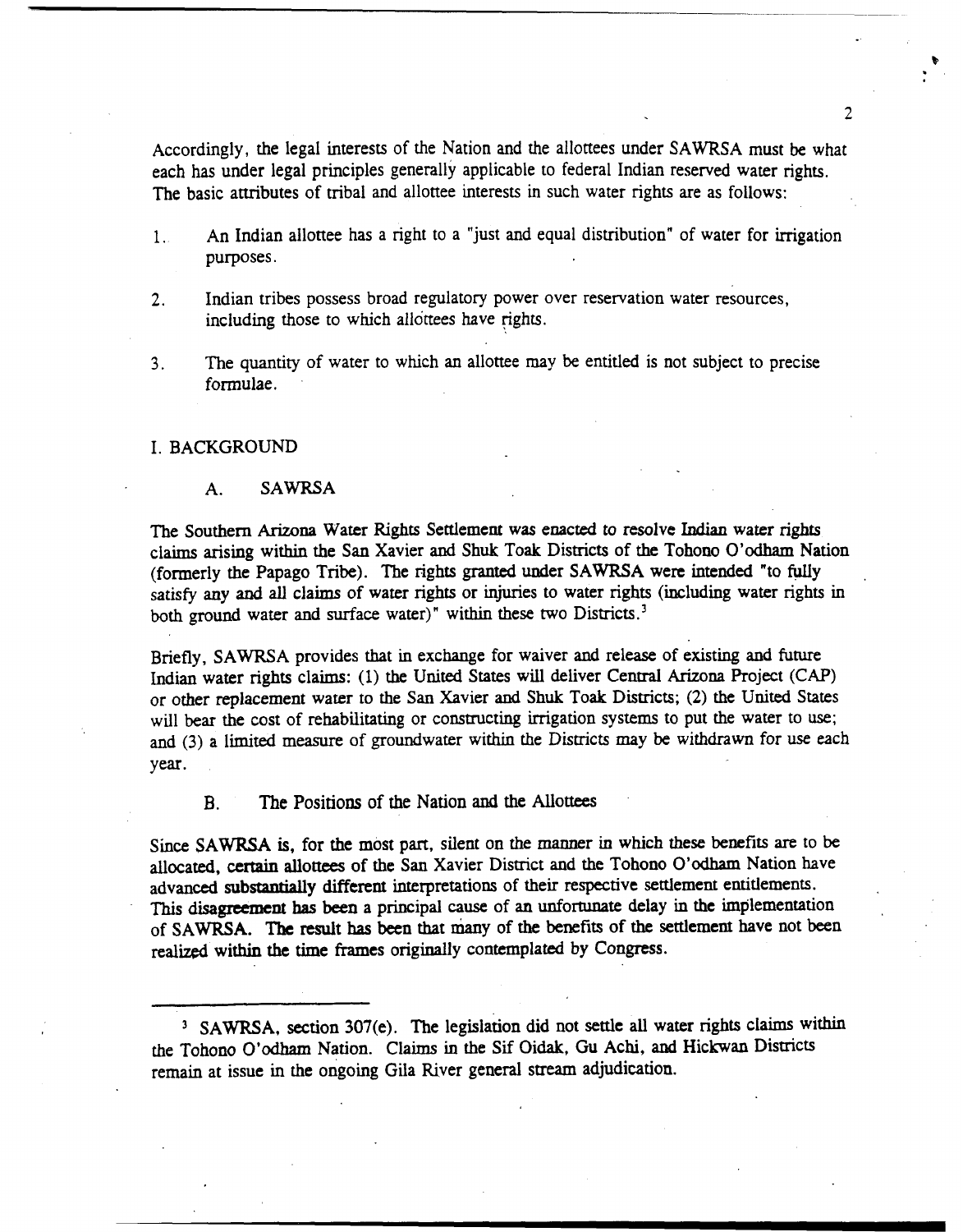The key issue requiring resolution is the nature of the rights in, and authority over, settlement water enjoyed by the allottees and the Nation. While the allottees and the Nation agree that their respective interests in groundwater were unaffected by SAWRSA, they disagree on other matters. The respective positions of the allottees and the Nation may be summarized as follows:

The allottees contend that because the CAP or other replacement water provided by the settlement is a substitute for federal Indian reserved water rights appurtenant to allotted land, their property interests in that water must be equivalent to the rights they held in reserved water. They believe they are entitled to a ratable share of all settlement water (both confirmed groundwater rights and replacement water) based upon their ownership of practicably irrigable acreage within the San Xavier District. In their view, they have the right to use, lease, and otherwise exercise control over this water.

The Nation contends that the right to **use** all **surface** water **and** groadwater within the boundaries of the Nation, including the replacement water provided by SAWRSA, is held by the Nation for the benefit of its members. The Nation further contends that section 306 of SAWRSA<sup>4</sup> expressly gives the Nation the right to lease and otherwise control all settlement water regardless of whether it is pumped **from the** ground or ' delivered by the United **States** as replacement water.

## C. Reservation History

By Executive Order dated July 1, 1874, President **Grant** set aside approximately 7 1,000 acres in Arizona for the Papago Indian Reserve (commonly referred to as the San Xavier Reservation or the **San** Xavier District) "for the **use** of the Papago and such other Indians as it may be desirable to place thereon." 1 Charles J. Kappler, Laws and Treaties 805-06 (2nd ed. 1904). While the San Xavier Reservation itself has never been expanded, additional noncontiguous lands totaling approximately 2,774,370 acres were set aside for Papago Indians by several executive orders and acts of Congress between 1916 and 1939. These lands are commonly referred to as the "Papago Reservation" or the "Sells Papago Reservation. " Both

' % **Stat. at** 1279-80. **The** most pertinent passage is found in section **306(c)(l),** which **reads,** in part:

> The Papago Tribe shall bave the right to devote all water supplies under this title, whether delivered by the Secretary or pumped by the tribe, to any use ... whether within or outside the Papago Reservation so long as such use is within **the** Tucson Active Management Area and that part of the Upper **Santa Cm Basin** not within such area.

 $\overline{3}$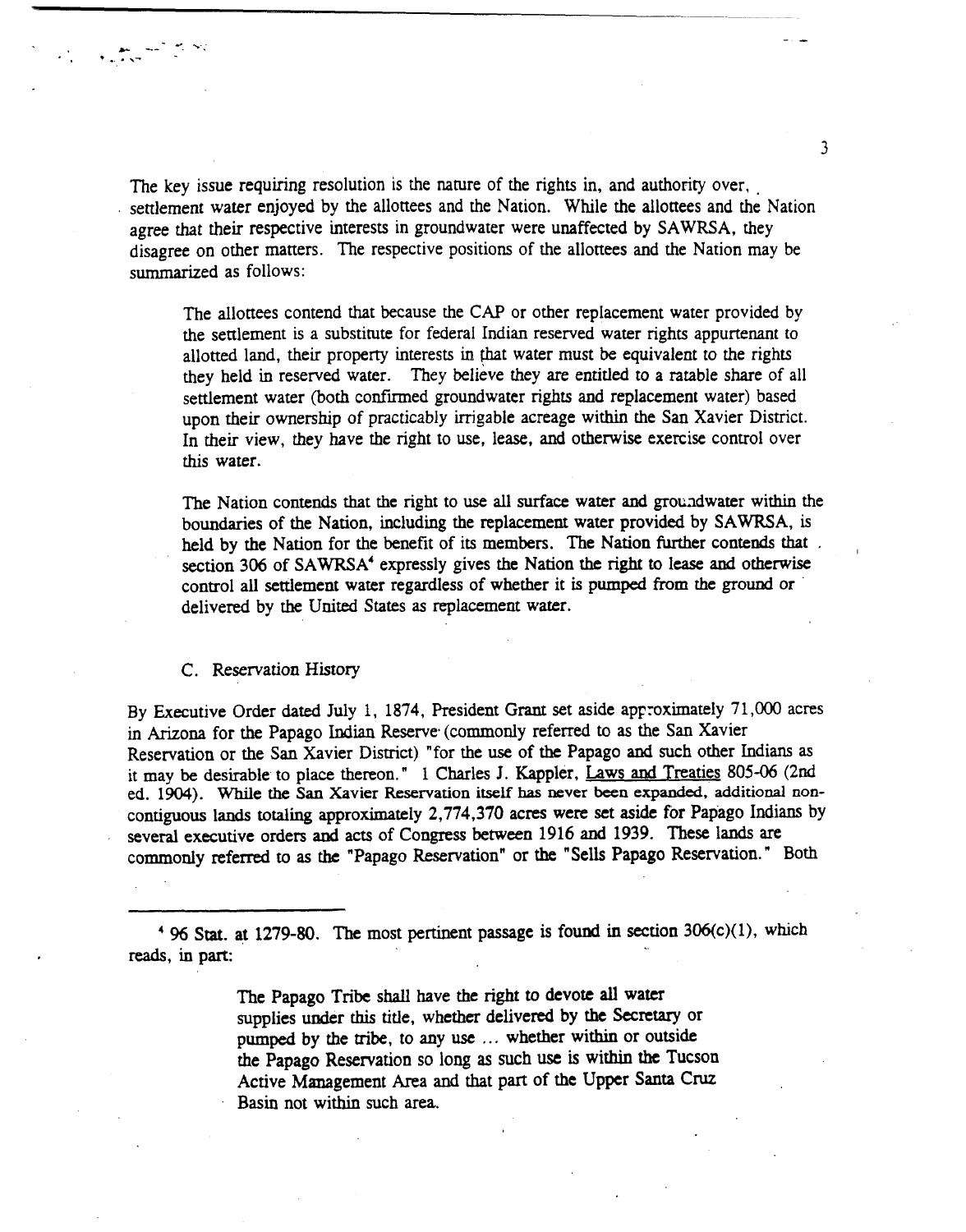the San Xavier and Sells Papago Reservations are included within the territory of the Tohono O'odham Nation, a federally recognized Indian tribe operating under a constitution adopted on January 18, 1986, and approved by the Secretary on March 6, 1986, pursuant to 25 U.S.C. § 476. The Tohono O'odham Nation currently has approximately 18,538 members.

In 1890, when the San Xavier Reservation had approximately 363 residents, allotment commenced pursuant to the General Allotment Act, ch. 119, 24 Stat. 388 (1887) (codified as amended at 25 U.S.C. \$\$ 331-334, 339, 341, 342, 348, 349 & 381 (1982)). Between 1890 and 1917, the United States issued 292 trust allotments on the Reservation.<sup>5</sup> Approximately 85 consisted of "arable" lands; the remainder were timber or mesa lands. The mesa lands were viewed as suitable only for grazing purposes. Annual Report of the Commissioner of Indian Affairs. 1893, 1 17-19. Approximately 41,566 acres were allotted, of which "arable" allotted lands comprised approximately 2289 acres. The "arable" allotments were grouped together around the Santa Cruz River in the northeast corner of the Reservation.

Even prior to non-Indian contact, the Tohono O'odham were **an** agricultural people. Historic records of farming in the **San** Xavier area date to at least the early 1700s. When allotment commenced in 1890, 400 acres were **irrigated** on the Reservation. By the **turn** of the century, irrigation had expanded to 1000 acres. Originally, the allotments were irrigated with wakr from the **Santa** Cruz River, but non-Indian development adjacent to the Reservation soon began to deplete the flow of the river. By the early 1900s, the allottees began to withdraw and use groundwater. For a time, combined use of groundwater **and**  surface water allowed farming to continue. According to Bureau of Indian Affairs records, irrigated lands on the Reservation reached a maximum of 1781 acres in 1926. (If fallowing practices are taken into consideration, the maximum acreage **may** have been as high as 2100 acres.) In the 1940s Reservation farming went into a decline when, again due to non-Indian off-reservation development, groundwater supplies **beneath** the Reservation were depleted. The combined depletion of both surface water and groundwater supplies made Indian farming virtually impossible by the late 1970s.

In 1975, the United States filed suit in federal district court on behalf of the Tribe and the heirs of the original alloftees of the **San** Xavier Reservation. The **case,** United States v. **Citv**  of Tucson, Civ. 75-39 TUC-JAW (D. Ariz.), named the City of Tucson and over a thousand other non-Indian water **users** as defendants and sought to establish **and** protect the water rights of the Tribe and allottees.

Congress' enactment of **SAWRSA** seven years later was **intended** to resolve the claims made by the United States on behalf of Indians in City of Tucson so that the case could be dismissed. The **case** is stdl pending **because** the **San** Xavier allottecs have opposed dismissal on account of their continuing concern about the adequacy of the benefits provided them

<sup>5</sup> At present approximately 1275 Indians, most of whom are members of the Nation; hold interests in allotments on the Reservation.

4